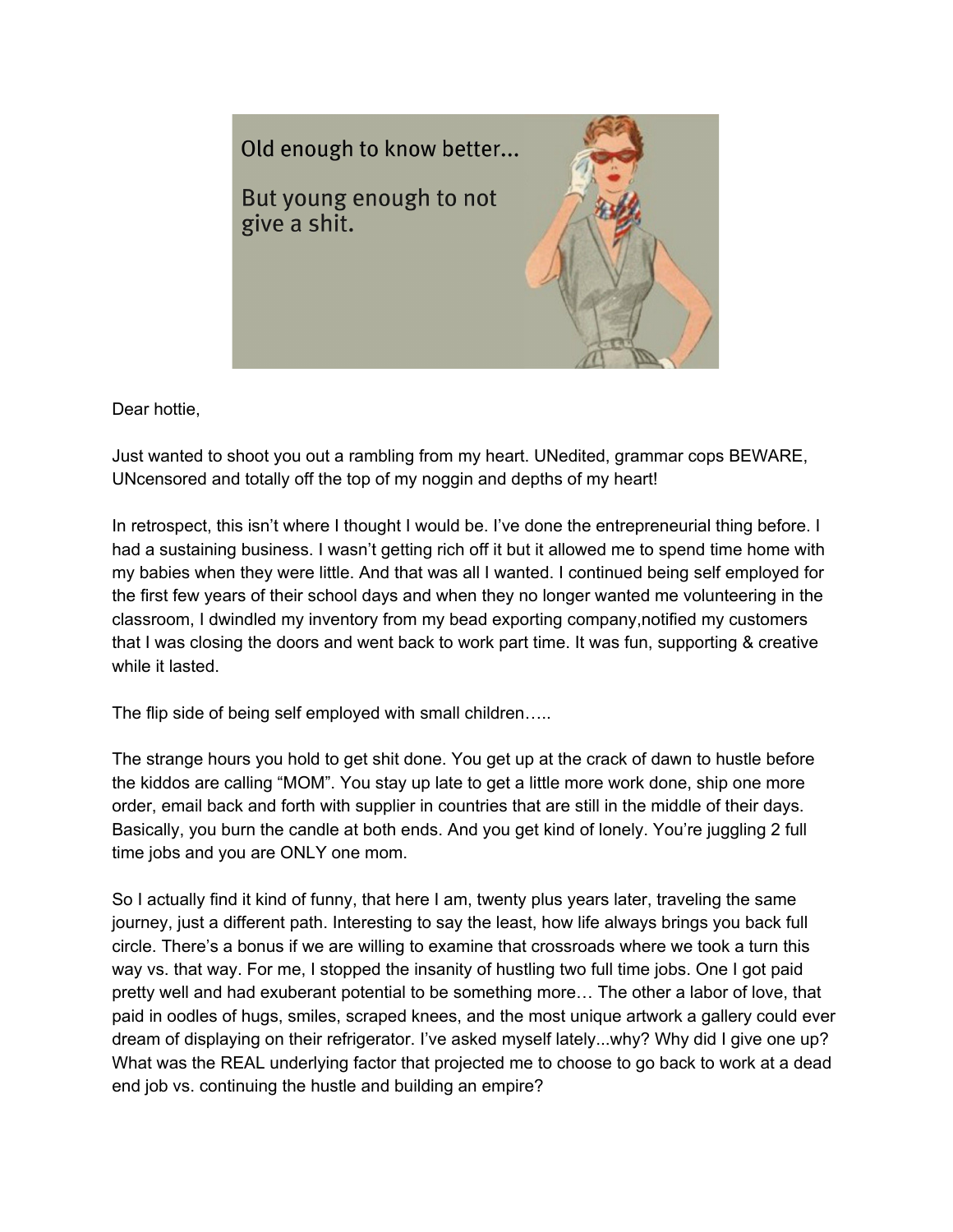There's nuggets at that crossroad. That nugget holds the answers, wisdom, magic, and gifts to continue pursuing the elusive 7 figure business, today. Was it the stress? Fear of failure? Fear of success? Fear of not knowing? Would I lose my family if I kept working like a maniac? Was I afraid of something deeper? If I became insanely successful, wealthy, super mom independent…. Would I have then had to face the truth about my marriage? Worse… Would I have to face the truth that deep down inside I was miserable? Would I have to start looking at why? What am I missing? What's lacking in my own soul that needed to be feed? So many questions as I look back at that crossroad. Questions I didn't have the courage to answer 20 years ago…….

Fast forward 17 years later…

Things always work out the way they are suppose to eventually. Often when it's forced upon us because we ignored the warning signs, red flags too long, the path is harder. My marriage fell apart. It was destructive. I was slowing dying from the inside out. A death of my spirit, you could say. I left. I lost it all. Money, house, cars, vacations, savings, and though I was the one whom asked for the divorce….I utterly left with no security, no family support and few friends that hung out for the explosion. It was scary. Looking back...I could have built that business up. I could have focused on my own financial security. Instead I took a hard turn, the easy path that actually was far more detrimental in the long run. The lessons we must learn later…

Today: Mid.life and starting over. I could cry, beat myself up for not heeding the warning signs sooner, but what good with that do to my weary soul now. It wouldn't. Instead I've had to sit with those hard questions and seriously be honest with myself about the ugly truths. The ugly truth is change is scary. Letting go is frightening. Being alone makes me sad. Now that I can face them, I can also create a gentler path for healing and building up all the things that I have neglected inside of myself for so many years. Being a midlife entrepreneur is a fascinating place to be. So many lessons. Powerful gifts. Years of wisdom. Deep healing work. Old enough to know better, still young enough to not give a fuck…

I embrace it all……

I'd be bullshitting you if I said that it was all peaches n' cream. Hell, some days are still downright ugly. Not settling. Forging forward. Not having the oomph I had at 25. Wondering is this the right path. Am I finally following my heart. Hell, time is running out. Isn't that what we begin thinking, feeling, seeing at mid.life. It's NOW or never. No more fucks given! We don't have time to second guess ourselves. We no longer desire to play small. I don't care what any 20 year old enlightened soul thinks they know...Til you walk through the embers and burn your soul, you don't really know.

I invite you….